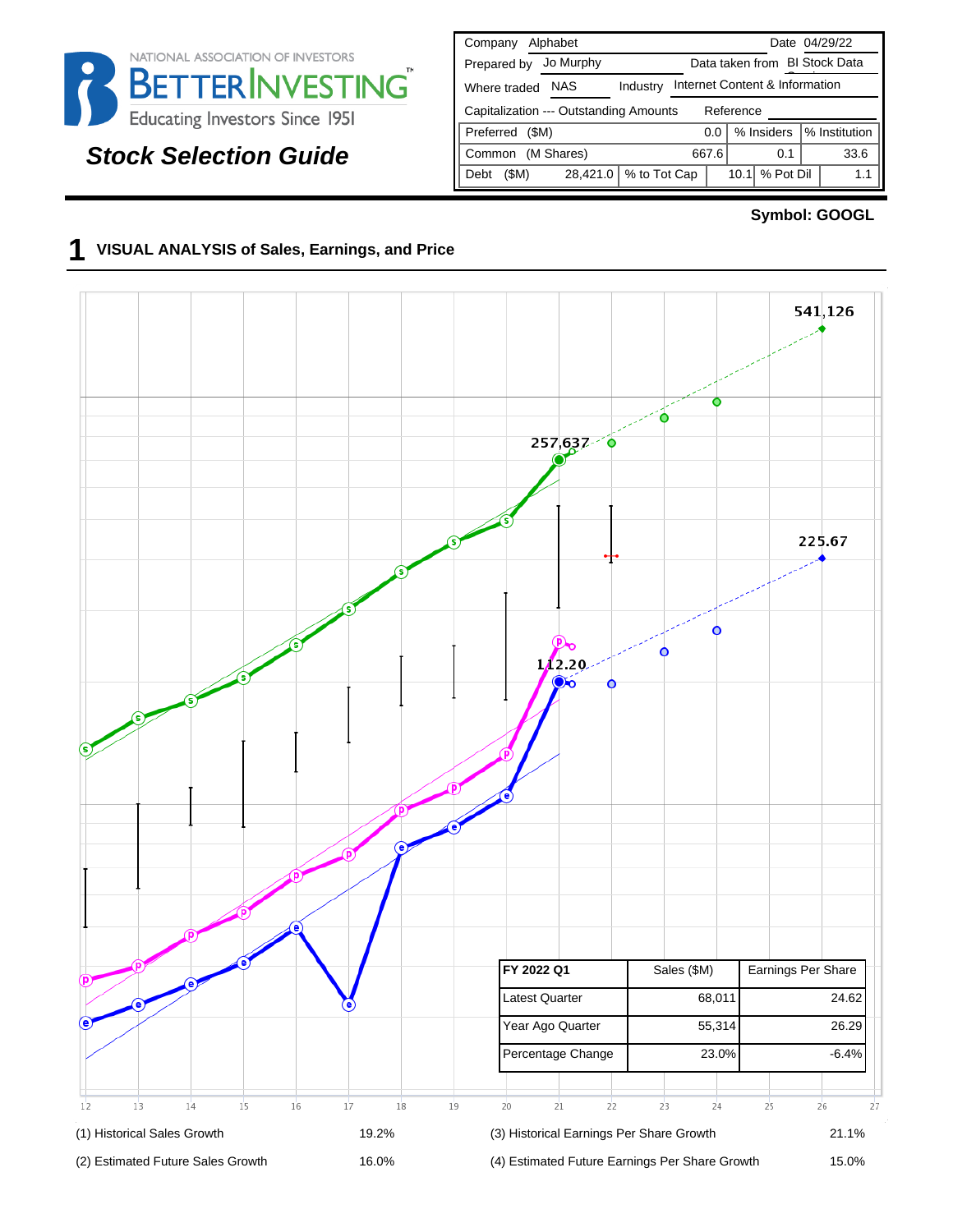# **2 EVALUATING Management Alphabet**

|                         | 2012  | 2013     | 2014     | 2015  | 2016  | 2017  | 2018  | 2019  | 2020     | 2021     | Last 5 Year Avg. |
|-------------------------|-------|----------|----------|-------|-------|-------|-------|-------|----------|----------|------------------|
| Pre-tax Profit on Sales | 26.7% | $24.2\%$ | 26.1%    | 26.2% | 26.8% | 24.5% | 25.5% | 24.5% | 26.3%    | $35.2\%$ | 27.2%            |
| % Earned on Equity      | 14.9% | 14.6%    | $14.0\%$ | 13.5% | 14.4% | 8.0%  | 17.9% | 17.4% | 18.6%    | $30.4\%$ | 18.4%            |
| % Debt To Capital       | .2%   | 5.7%     | 4.8%     | 4.2%  | 2.8%  | 2.5%  | 2.2%  | 7.3%  | $10.7\%$ | $10.1\%$ | 6.6%             |

## **3 PRICE-EARNINGS HISTORY as an indicator of the future**

This shows how stock prices have fluctuated with earnings and dividends. It is building block for translating earnings into future stock prices. **CLOSING PRICE** 2,282.19 (04/29/22) **HIGH THIS YEAR** 3,030.93 **LOW THIS YEAR** 2,193.62

|                                    | Α       | В            | С               | D            | Е                                  |                 | G                | н            |
|------------------------------------|---------|--------------|-----------------|--------------|------------------------------------|-----------------|------------------|--------------|
| Year                               |         | <b>Price</b> | <b>Earnings</b> |              | <b>Price Earnings Ratio</b>        | <b>Dividend</b> | % Payout         | % High Yield |
|                                    | High    | Low          | Per Share       | High $A / C$ | Low $B/C$                          | Per Share       | $F/C * 100$      | $F/B * 100$  |
| 2017                               | 1,086.5 | 792.5        | 18.00           | 60           | 44.0                               | 0.00            | 0.0              | 0.0          |
| 2018                               | 1,291.4 | 977.7        | 43.70           | 29.6         | 22.4                               | 0.00            | 0.0              | 0.0          |
| 2019                               | 1,367.1 | 1,022.4      | 49.16           | 27.8         | 20.8                               | 0.00            | 0.0              | 0.0          |
| 2020                               | 1,843.8 | 1,008.9      | 58.61           | 31.5         | 17.2                               | 0.00            | 0.0              | 0.0          |
| 2021                               | 3,019.3 | 1,696.1      | 112.20          | 26.9         | 15.1                               | 0.00            | 0.0              | 0.0          |
| <b>AVERAGE</b>                     |         | 1,099.5      |                 | 28.9         | 18.9                               |                 | 0.0              |              |
| <b>CURRENT/TTM</b>                 |         |              | 110.56          |              |                                    | 0.00            | 0.0 <sub>1</sub> |              |
| AVERAGE PRICE EARNINGS RATIO: 23.9 |         |              |                 |              | CURRENT PRICE EARNINGS RATIO: 20.6 |                 |                  |              |

## **4 EVALUATING RISK and REWARD over the next 5 years**

Assuming one recession and one business boom every 5 years, calculations are made of how high and how low the stock might sell. The upside-downside ratio is the key to evaluating risk and reward.

| <b>A HIGH PRICE - NEXT 5 YEARS</b>                                                                                           |                         |                                |           |           |          |          |             |                                  |                |
|------------------------------------------------------------------------------------------------------------------------------|-------------------------|--------------------------------|-----------|-----------|----------|----------|-------------|----------------------------------|----------------|
| Avg. High P/E                                                                                                                | 24.0                    | X Estimate High Earnings/Share |           |           | 225.67   | $=$      |             | Forecasted High Price \$         | 5,416.2        |
| <b>B LOW PRICE - NEXT 5 YEARS</b>                                                                                            |                         |                                |           |           |          |          |             |                                  |                |
| (a) Avg. Low P/E                                                                                                             | 21.0                    | X Estimate Low Earnings/Share  |           |           | 43.41    | $=$      |             | Forecasted Low Price \$          | 911.6          |
| (b) Avg. Low Price of Last 5 Years                                                                                           |                         | 1,099.5                        |           |           |          |          |             |                                  |                |
| (c) Recent Market Low Price                                                                                                  |                         | 1,008.9                        |           |           |          |          |             |                                  |                |
| (d) Price Dividend Will Support                                                                                              |                         | Indicated Dividend             |           |           | 0.00     |          |             | 0.0                              |                |
|                                                                                                                              |                         | <b>High Yield</b>              |           |           | $0.00\%$ |          |             |                                  |                |
|                                                                                                                              |                         |                                |           |           |          |          |             | Selected Forecasted Low Price \$ | 911.6          |
| <b>C ZONING</b><br>using 25%-50%-25%                                                                                         |                         |                                |           |           |          |          |             |                                  |                |
| Forecasted High Price                                                                                                        | 5.416.2                 | Minus Forecasted Low Price     |           | 911.6     | $=$      | 4.504.6  | Range.      | 25% of Range                     | 1,126.1        |
|                                                                                                                              | Buy Zone                | 911.6                          | to        |           | 2,037.7  |          |             |                                  |                |
|                                                                                                                              | Hold Zone               | 2.037.7                        | to        |           | 4,290.0  |          |             |                                  |                |
|                                                                                                                              | Sell Zone               | 4,290.0                        | to        |           | 5,416.2  |          |             |                                  |                |
|                                                                                                                              | Present Market Price of | 2,282.19                       |           | is in the |          |          | <b>HOLD</b> | Zone                             |                |
| D UPSIDE DOWNSIDE RATIO (POTENTIAL GAIN VS. RISK OR LOSS)                                                                    |                         |                                |           |           |          |          |             |                                  |                |
| <b>High Price</b>                                                                                                            | 5,416.2                 | <b>Minus Present Price</b>     |           | 2,282.19  |          | 3,133.99 |             |                                  |                |
| <b>Present Price</b>                                                                                                         | 2,282.19                | Minus Low Price                |           | 911.6     |          |          | 1,370.59    | 2.3<br>$=$                       | To 1           |
| E PRICE TARGET (Note: This shows the potential market price appreciation over the next five years in simple interest terms.) |                         |                                |           |           |          |          |             |                                  |                |
| <b>High Price</b>                                                                                                            | 5,416.2                 |                                |           |           |          |          |             |                                  |                |
| <b>Closing Price</b>                                                                                                         | 2,282.19                | 2.3732<br>$=$                  | 100<br>X. | $=$       | 237.32   |          | 100<br>$=$  | 137.3                            | % Appreciation |

**5 5-YEAR POTENTIAL**

This combines price appreciation with dividend yield to get an estimate of total return. It provides a standard for comparing income and growth stocks.

| A | Indicated Annual Dividend                          | 0.00             |               |                                                   |                                                        |
|---|----------------------------------------------------|------------------|---------------|---------------------------------------------------|--------------------------------------------------------|
|   | <b>Closing Price</b>                               | 2.282.19         | 0.0000<br>$=$ | $0.0\%$<br><b>Current Yield</b><br>$=$            |                                                        |
|   | <b>B AVERAGE YIELD - USING FORECAST HIGH P/E</b>   |                  |               | <b>AVERAGE YIELD - USING FORECAST AVERAGE P/E</b> |                                                        |
|   | Avg. % Payout<br>$=$<br>Forecast High PE           | $0.0\%$<br>24.00 | $0.0\%$       | Avg. % Payout<br>Forecast Average PE              | $0.0\%$<br>$0.0 \%$<br>$=$<br>22.50                    |
|   | C COMPOUND ANNUAL RETURN - USING FORECAST HIGH P/E |                  |               |                                                   | <b>COMPOUND ANNUAL RETURN - USING FORECAST AVG P/E</b> |
|   | <b>Annualized Appreciation</b>                     | 18.9%            |               | Annualized Appreciation                           | 17.3 %                                                 |
|   | Average Yield                                      | $0.0\%$          |               | Average Yield                                     | $0.0 \%$                                               |
|   | Annualized Rate of Return                          | 18.9%            |               | Annualized Rate of Return                         | 17.3 %                                                 |